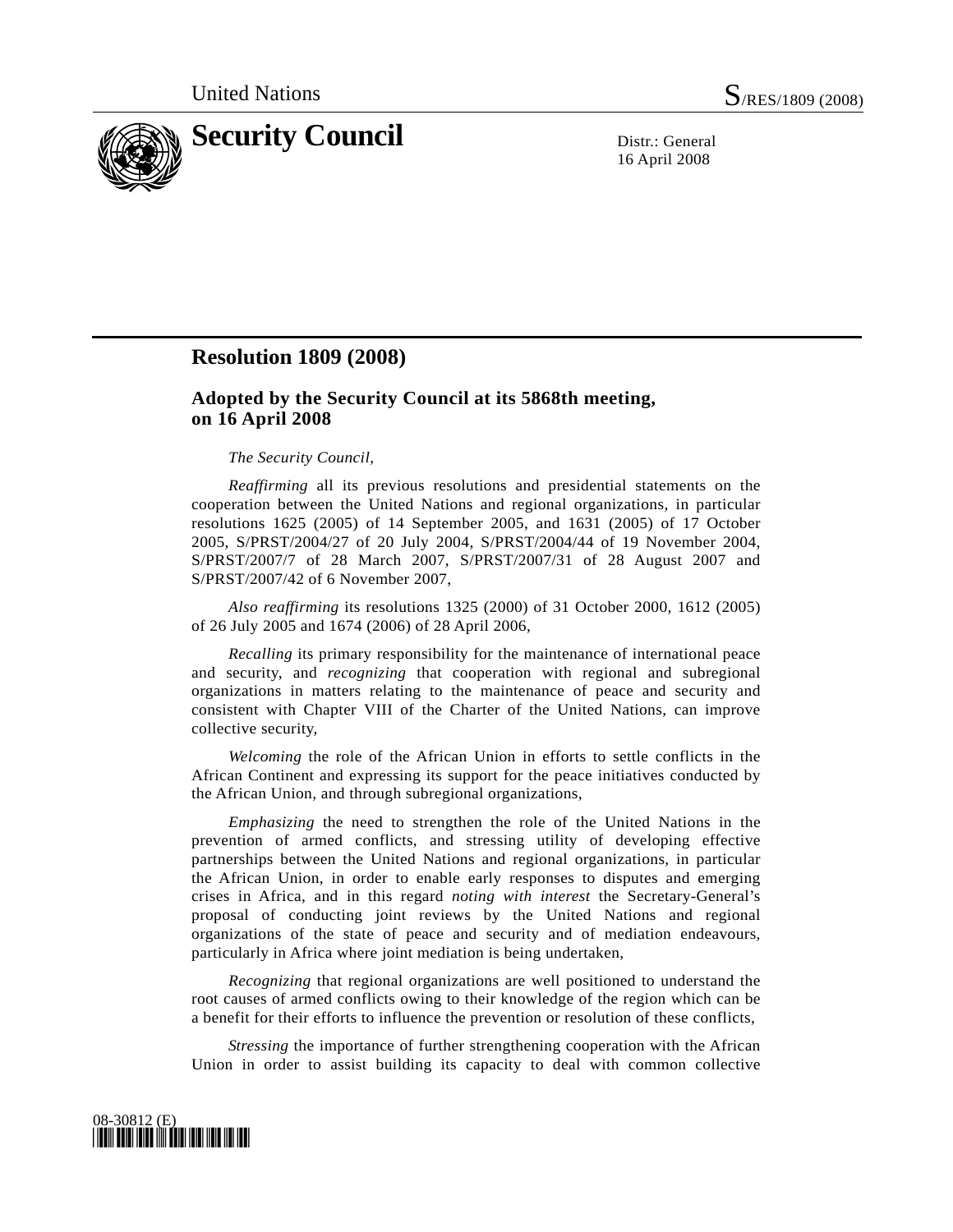security challenges in Africa, including through the African Union's commitment of rapid and appropriate responses to emerging crises situations, and the development of effective strategies for conflict prevention, peacekeeping and peacebuilding,

 *Recalling* the resolve of Heads of State and Government of the 2005 World Summit to expand, as appropriate, the involvement of regional organizations in the work of the Security Council, and to ensure that regional organizations that have a capacity for the prevention of armed conflict or peacekeeping consider the option of placing such capacity in the framework of the United Nations Standby Arrangements System,

 *Recognizing* the importance of strengthening the capacity of regional and subregional organizations in conflict prevention and crisis management, and in postconflict stabilization,

 *Taking note* of lessons learned from practical cooperation between the United Nations and the African Union, in particular the transition from the African Mission in Burundi (AMIB) to the United Nations Operation in Burundi (ONUB) and the African Mission in Sudan (AMIS) to the United Nations-African Union Mission in Darfur (UNAMID),

 *Acknowledging* the contribution of the United Nations Liaison Office in Addis Ababa in strengthening coordination and cooperation between the United Nations and the African Union, as well as the need to consolidate it so as to enhance its performance,

 *Recognizing* that regional organizations have the responsibility in securing human, financial, logistical and other resources for their organizations, including through obtaining contributions by their members and soliciting contributions from donors to fund their operations, and recognizing the challenges in accessing United Nations assessed contributions for funding regional organizations,

 *Further recognizing* that one major constraint facing some regional organizations, in particular the African Union, in effectively carrying out the mandates of maintaining regional peace and security is securing predictable, sustainable and flexible resources,

 *Taking note* of both the report of the Secretary-General on the relationship between the United Nations and regional organizations, in particular the African Union, in the maintenance of international peace and security (S/2008/186) and the report of the Secretary-General on conflict prevention, particularly in Africa (S/2008/18),

 1. *Expresses* its determination to take effective steps to further enhance the relationship between the United Nations and regional organizations, in particular the African Union, in accordance with Chapter VIII of the United Nations Charter;

 2. *Encourages* the continuing involvement of regional and subregional organizations in the peaceful settlement of disputes, including through conflict prevention, confidence-building and mediation efforts;

 3. *Welcomes* regional dialogue and the promotion of shared experiences as well as common regional approaches to the settlement of disputes and other issues relating to peace and security;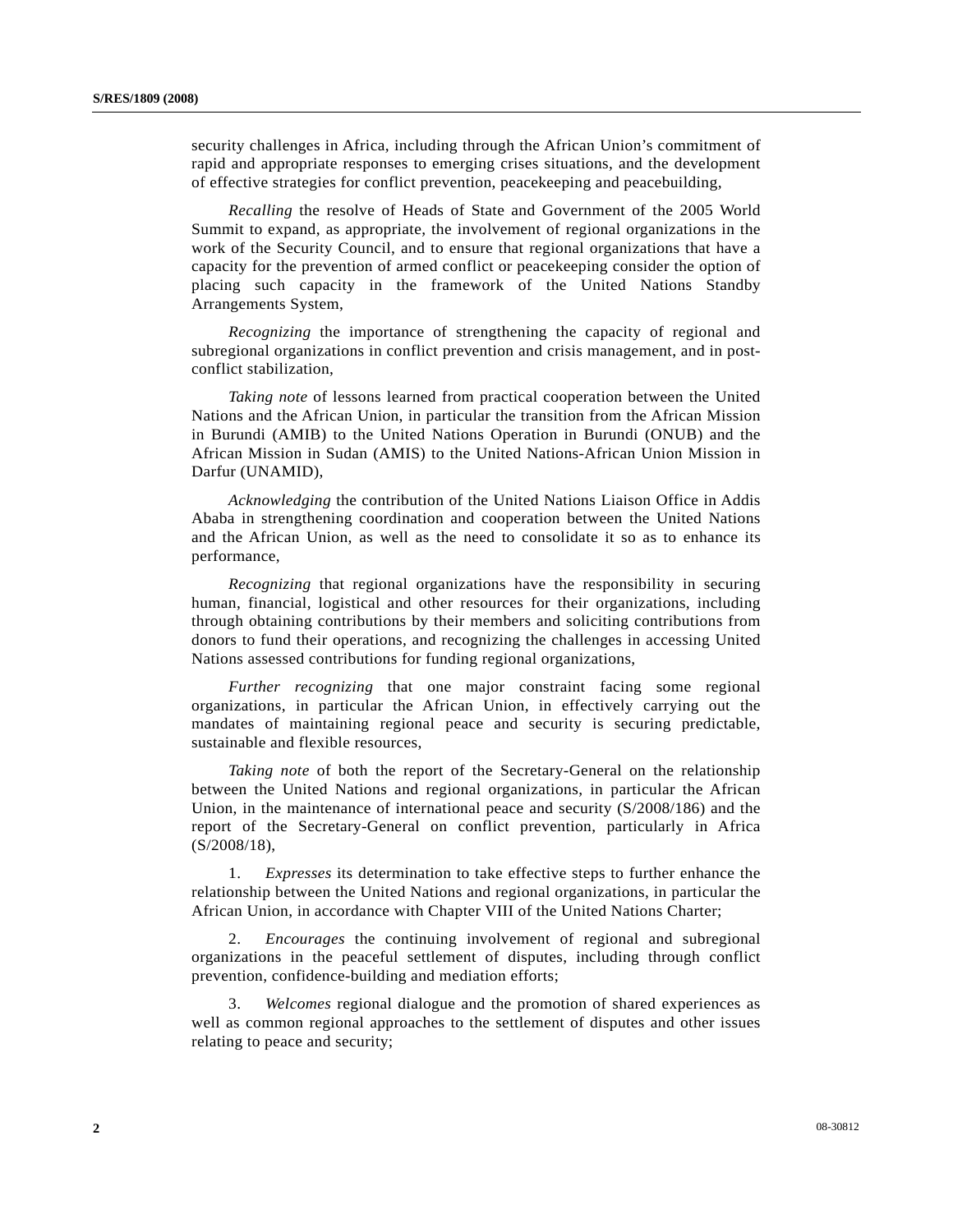4. *Welcomes and further encourages* the ongoing efforts of the African Union and the subregional organizations to strengthen their peacekeeping capacity and to undertake peacekeeping operations in the continent, in accordance with Chapter VIII of the Charter of the United Nations and to coordinate with the United Nations, through the Peace and Security Council, as well as ongoing efforts to develop a continental early warning system, response capacity such as the African Standby Force and enhanced mediation capacity, including through the Panel of the Wise;

 5. *Welcomes* recent developments regarding cooperation between the United Nations, the African Union and the European Union, including the contribution of the European Union to the enhancement of African Union capacities;

 6. *Encourages* regional and subregional organizations to strengthen and increase cooperation among them, in particular cooperation between the African Union (AU), Organization of American States (OAS), League of Arab States (LAS), Association of Southeast Asian Nations (ASEAN) and European Union (EU), including efforts to enhance their respective capacities, in the maintenance of international peace and security;

 7. *Expresses* its determination to strengthen and make more effective its cooperation with relevant organs of regional organizations, in particular the African Union Peace and Security Council;

 8. *Expresses* its determination to strengthen and enhance cooperation between the United Nations and regional organizations, in particular the African Union, in conflict prevention, resolution and management including good offices, mediation support, effective use of sanctions as mandated by the Security Council, electoral assistance, and preventive field presence; and in the case of Africa, focusing on the support to the African Union Panel of the Wise among others;

 9. *Stresses* that common and coordinated efforts undertaken by the United Nations and regional organizations, in particular the African Union in matters of peace and security, should be based on their complimentary capacities, making full use of their experience in accordance with the United Nations Charter and the relevant Statutes of the regional organizations;

 10. *Underlines* the importance of the implementation of the Ten-Year Capacity-Building Programme for the African Union mainly focusing on peace and security, in particular the operationalization of the African Union Standby Force;

 11. *Encourages* the increased engagement of the African Union Peacekeeping Support Team within the Department of Peacekeeping Operations as a coordinating point, aimed at providing necessary expertise and transfer of technical knowledge to enhance the capacity of the African Union's Peace Support Operations Divisions including in mission planning and management, as well as the deployment of the Department of Political Affairs' staff to work with the African Union on the operationalization of the Panel of the Wise and other mediation programmes;

 12. *Calls* on the Secretariat in coordination with the African Union Commission to develop a list of needed capacities and recommendations on ways the African Union can further develop military, technical, logistic and administrative capabilities;